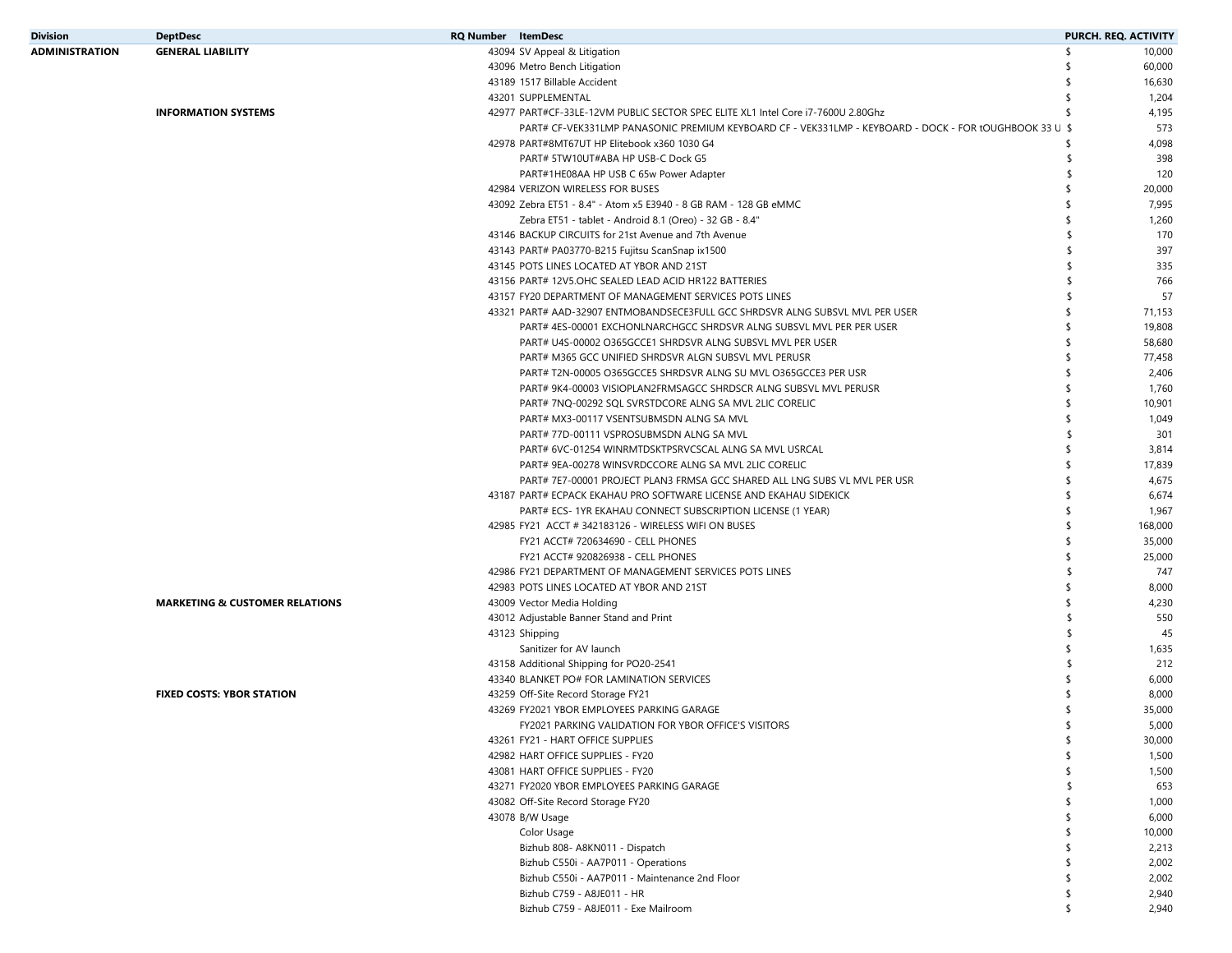| <b>Division</b> | <b>DeptDesc</b>            | <b>RQ Number</b> ItemDesc                                     |     | PURCH. REQ. ACTIVITY |
|-----------------|----------------------------|---------------------------------------------------------------|-----|----------------------|
|                 |                            | 43078 PC MFD EMB KM EDUGOV 10-24 PER DEV - PCMFEKM10r         | \$  | 3,744                |
|                 |                            | Bizhub 368e - AA6V017 - MTC                                   | -S  | 1,093                |
|                 |                            | Bizhub 368e - AA6V017 - Safety and Training                   |     | 1,093                |
|                 |                            | Bizhub 368e - AA6V017 - Streetcar                             | s.  | 1,093                |
|                 |                            | Bizhub 558e - AA6T011 - TID                                   | \$  | 1,373                |
|                 |                            | Bizhub 558e - AA6T011 - Exe Mailroom                          | \$  | 1,373                |
|                 |                            | Bizhub 558e - AA6T011 - Accounting                            | s.  | 1,373                |
|                 |                            | Bizhub 368e - AA6V017 - Inventory                             | \$. | 1,048                |
|                 |                            | Bizhub 368e - AA6V017 - Maintenance 1st level                 | \$  | 1,048                |
|                 |                            | 43112 B/W Usage                                               | s.  | 6,000                |
|                 |                            | Color Usage                                                   | \$. | 10,000               |
|                 |                            | Bizhub 808- A8KN011 - Dispatch                                | \$  | 2,213                |
|                 |                            | Bizhub C550i - AA7P011 - Operations                           | \$. | 2,002                |
|                 |                            | Bizhub C550i - AA7P011 - Maintenance 2nd Floor                | \$. | 2,002                |
|                 |                            | Bizhub C759 - A8JE011 - HR                                    | s.  | 2,940                |
|                 |                            | Bizhub C759 - A8JE011 - Exe Mailroom                          | \$  | 2,940                |
|                 |                            | PC MFD EMB KM EDUGOV 10-24 PER DEV - PCMFEKM10r               | \$. | 3,744                |
|                 |                            | Bizhub 368e - AA6V017 - MTC                                   | s.  | 1,093                |
|                 |                            |                                                               | \$. |                      |
|                 |                            | Bizhub 368e - AA6V017 - Safety and Training                   |     | 1,093                |
|                 |                            | Bizhub 368e - AA6V017 - Streetcar                             | \$  | 1,093                |
|                 |                            | Bizhub 558e - AA6T011 - TID                                   | \$  | 1,373                |
|                 |                            | Bizhub 558e - AA6T011 - Exe Mailroom                          | \$. | 1,373                |
|                 |                            | Bizhub 558e - AA6T011 - Accounting                            | \$  | 1,373                |
|                 |                            | Bizhub 368e - AA6V017 - Inventory                             | \$. | 1,048                |
|                 |                            | Bizhub 368e - AA6V017 - Maintenance 1st level                 | \$. | 1,048                |
|                 | <b>LEGAL STAFF</b>         | 43178 FY 2020 Westlaw Pro - Year 2                            | \$  | 14,724               |
|                 |                            | FY 2020 Westlaw Pro - Year 3                                  | s.  | 15,165               |
|                 |                            | FY 2020 Westlaw Pro - Year 1                                  | \$. | 14,295               |
|                 |                            | 43217 FY 2020 Westlaw Pro - Legal Management Records Software | s.  | 3,267                |
|                 | <b>GOVERNMENT AFFAIRS</b>  | 43325 Federal & State Legislative Services                    | \$. | 396,000              |
|                 | <b>EXEC OFFICE STAFF</b>   | 43213 Economy Shipping                                        | \$  | 10                   |
|                 |                            | Nameplates - 2inX10in Black w/ white lettering                | \$  | 22                   |
|                 | <b>HUMAN RESOURCES</b>     | 43090 Temp Services for HR Administrative Clerk               | \$. | 4,500                |
|                 |                            | 43206 ADP INVOICES                                            | \$  | 44,000               |
|                 | <b>HART OVERHEAD</b>       | 43192 FY21 External Audit Services                            |     | 43,240               |
|                 | STREETCAR ADVERTISING      | 43001 Shipping                                                | -\$ | 110                  |
|                 |                            | Water                                                         | \$  | 102                  |
| <b>CAPITAL</b>  | <b>INFORMATION SYSTEMS</b> | 43154 SSS AT NETPARK                                          | \$  | 129,582              |
|                 | <b>MULTIPLE DEPTS</b>      | 43230 Cummins ISL CM2150, 2009 - 2010 -- 73008694             | s.  | 33,122               |
|                 |                            | L9N CM2380 L124B, 2019 -- 74454004                            | s.  | 59,490               |
|                 |                            | Cummins ISL9 CM2350 L101, 2013 -- 73561180                    | -S  | 148,440              |
|                 |                            | Cummins ISL9 CM2350 L101, 2014 -- 73648036                    |     | 45,993               |
|                 |                            | Cummins ISL G CM2180, 2014 - 2015 -- 73776349                 | S   | 187,256              |
|                 |                            | ISL G CM2180, 2016 -- 74013104                                |     | 46,814               |
|                 |                            | ISL G CM2180, 2017 -- 74157413                                | \$  | 46,814               |
|                 |                            | Cummins ISL9 CM2250, 2010 - 2011 -- 73174114                  |     |                      |
|                 |                            |                                                               | \$  | 36,840               |
|                 |                            | Cummins ISL9 CM2250, 2012 -- 73454703                         | \$  | 143,040              |
|                 |                            | 43241 2012 TCM # BK5538N32255023C                             | \$  | 1,017                |
|                 |                            | 2013 TCM # BK5538N3315500A7                                   | \$  | 509                  |
|                 |                            | 2015 TCM # BK0691A342670231                                   | \$  | 575                  |
|                 |                            | Allison B400-R SN# 6510                                       | \$  | 3,000                |
|                 |                            | Allison B400-R SN# 6511                                       | \$  | 9,000                |
|                 | PMO                        | 43006 CONSTRUCTION TO#11 LUMSDEN RD AT PROVIDENCE RD          |     | 44,551               |
|                 |                            | 43018 CONSTRUCTION TO#11 LUMSDEN RD AT PROVIDENCE RD          | \$. | 44,551               |
|                 |                            | 43108 Construction TO#03 Orange Grove at Stall Rd             | \$  | 69,819               |
|                 |                            | 43324 BTI Construction 22nd street at 28th Avenue             | \$  | 26,653               |
|                 | <b>SERVICE PLANNING</b>    | 43332 Task 5                                                  | \$  | 785,893              |
|                 |                            |                                                               |     |                      |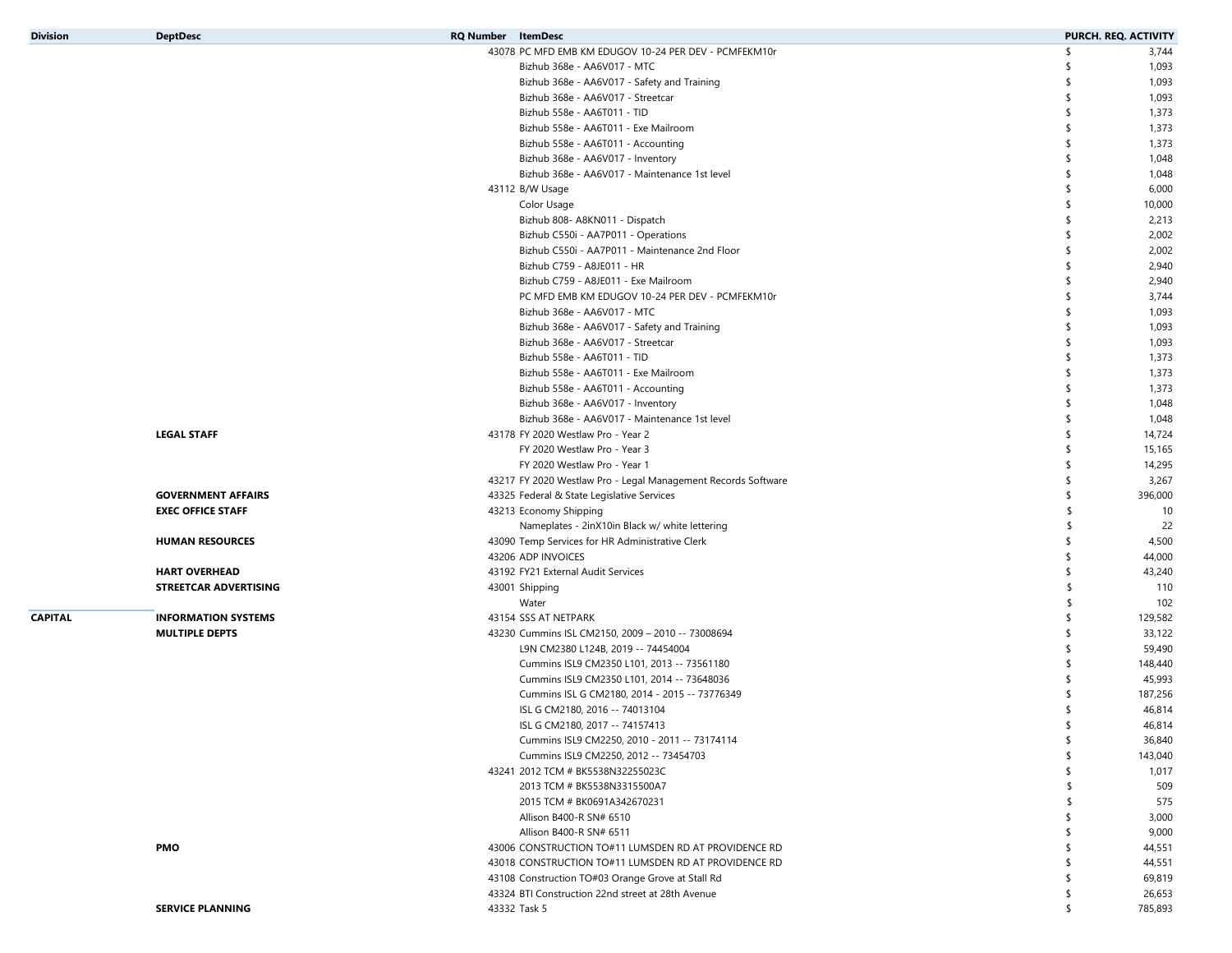| Division  | <b>DeptDesc</b>                        | <b>RQ Number</b> ItemDesc |                                                     | PURCH. REQ. ACTIVITY |        |
|-----------|----------------------------------------|---------------------------|-----------------------------------------------------|----------------------|--------|
| CAPITAL   | <b>MAINTENANCE ADMIN</b>               |                           | 43091 CHEVY MALIBU (1ZC69)                          | \$                   | 18,486 |
|           | <b>REGIONAL REVENUE COLLECTION</b>     |                           | 43305 2- Professional Service - Technical Review    |                      | 597    |
|           |                                        |                           | 1- Professional Service - Technical Review          |                      | 597    |
|           | <b>STREETCAR OVERHAULS</b>             |                           | 43167 HPS C1F003LES 3KVA Transformer                |                      | 261    |
|           |                                        |                           | HPS C1F1C0LES 1KVA Transformer                      |                      | 131    |
| INVENTORY | <b>MATERIAL MGMT/INVENTORY CONTROL</b> |                           | 42973 5287191RX MODULE, INLET CAT.                  |                      | 2,240  |
|           |                                        |                           | 42972 53-46393N000 BIKE RACK (SPORTWORKS)           |                      | 3,567  |
|           |                                        |                           | 42980 82-31150-002 SWTCH ASSY HIPRES                |                      | 420    |
|           |                                        |                           | 42993 29558328 FILTER KIT TRANS.(OEM ONLY)          |                      | 3,598  |
|           |                                        |                           | 43021 370195A OIL SEAL REAR (NATL OEM ONLY)         |                      | 1,223  |
|           |                                        |                           | 42994 8F9Z9F472H NOX SENSOR (4000)                  |                      | 408    |
|           |                                        |                           | 42996 BR3Z-12B579-A MASS AIR FLOW SENSOR (4000      |                      | 164    |
|           |                                        |                           |                                                     |                      |        |
|           |                                        |                           | 42995 57346755-18 DOOR MOTOR EXIT                   |                      | 1,080  |
|           |                                        |                           | 42991 38002 IDLER PULLEY (4000)                     |                      | 89     |
|           |                                        |                           | 43031 9C3Z8101-B RESERVOIR CAP (4000                |                      | 24     |
|           |                                        |                           | 43016 VKGV511 AIR TOOL LUBRICANT                    |                      | 75     |
|           |                                        |                           | 43020 82-52128-001 AIR FILTER(1000,12,13,15)        |                      | 1,798  |
|           |                                        |                           | 43030 BLASTER 16 PB PENETRATING CAT.                |                      | 189    |
|           |                                        |                           | 43029 4307166 EGR PRESSURE SENSOR (1300)            |                      | 540    |
|           |                                        |                           | 43034 02-72422-000 TRANS COOLER(1500                |                      | 1,608  |
|           |                                        |                           | 43028 4089952 WATER PUMP (1001-1029)                |                      | 306    |
|           |                                        |                           | 43052 15-42881-004 FLOORING , STEP (1500            |                      | 330    |
|           |                                        |                           | 43042 82-48729-000 ELEC. THROTTLE                   |                      | 669    |
|           |                                        |                           | 43045 FS-19596 FILTER FUEL                          |                      | 171    |
|           |                                        |                           | 43070 51-02164-012 SWITCH TOGGLE                    |                      | 41     |
|           |                                        |                           | 43057 82-03713-000 GASKET REAR AXLE(10 HOLE)        |                      | 25     |
|           |                                        |                           | 43069 4088389 / 4088712 TEMP. SENSOR ISM            |                      | 536    |
|           |                                        |                           | 43062 32831 SPRING.GAS (4000-                       |                      | 210    |
|           |                                        |                           | 43063 1001954 PRESS/TEMP. SEN.(4000-                |                      | 678    |
|           |                                        |                           | 43064 CC2Z-19835-A A/C TUBE (4000                   |                      | 212    |
|           |                                        |                           | 43059 DC2Z-9D930-WA INJECTOR HARNESS ASM (4000)     |                      | 339    |
|           |                                        |                           | 43075 SAE 5W-30 ENG. OIL (4700) SYNTHETIC BLEND     |                      | 237    |
|           |                                        |                           | 43058 82-21236-004 KIT VALVE REPAIR                 |                      | 1,056  |
|           |                                        |                           | 43068 51-62334-001 LAMP ASM                         |                      | 624    |
|           |                                        |                           | 43067 104-740 CONDENSER MOTOR (2900)                |                      | 1,450  |
|           |                                        |                           | 43055 53-68680-027 FIRE/GAS PNL (1500)              |                      | 1,840  |
|           |                                        |                           | 43056 51-71007-001 RED CLEAR LIGHT (OEM ONLY)(1500) |                      | 204    |
|           |                                        |                           | 43086 50-26461-003 HARNESS, FIRE                    |                      | 1,092  |
|           |                                        |                           | 43066 17-10806-10 CAPS SERVICE VALVE (BRASS)        |                      | 153    |
|           |                                        |                           | 43074 44121RB- LAMP 4 LED RED                       |                      | 1,371  |
|           |                                        |                           | 43061 53-33391-004 SHIFT SELECTOR                   |                      | 900    |
|           |                                        |                           | 43105 BTHRM TISSUE 2-PLY 12 PK(1,000 FT ROLL)       |                      | 1,017  |
|           |                                        |                           | 20 OZ. MOP HEADS NON-LOOP (COTTON)                  |                      | 143    |
|           |                                        |                           | 43103 4326472 SENSOR, NITROGEN OXIDE                |                      | 1,720  |
|           |                                        |                           | 4387658 MODULE, DOSER                               | \$                   | 1,170  |
|           |                                        |                           | 43114 56-09125-001 HOSE HUMP 3.0                    | \$                   | 135    |
|           |                                        |                           | 43119 18-37908-002 SCREEN SIDE WIN                  |                      | 1,116  |
|           |                                        |                           | 43149 56-09125-001 HOSE HUMP 3.0                    |                      | 135    |
|           |                                        |                           | 43141 51-55148-007 GAUGE, OIL PRESSURE              |                      | 252    |
|           |                                        |                           | 43153 20 OZ. INDUSTRIAL MOP W/HANDLE                |                      | 95     |
|           |                                        |                           | 43165 LF 9009 OIL FILTER                            |                      | 5,580  |
|           |                                        |                           | 43169 3W7Z-12029-AA COIL(4000)(ONLY MOTORCRAFT)     |                      | 3,371  |
|           |                                        |                           | 43200 TOWEL ROLL BROWN 8 X 800 6PER                 |                      | 638    |
|           |                                        |                           | TOWEL 2-PLY MULTIFOLD WHITE                         |                      | 215    |
|           |                                        |                           | 43191 19351569 SPARK PLUG WIRE SET 4700             |                      | 171    |
|           |                                        |                           | 43182 4955850 KIT PLUG, SPARK (CUMMINS)             |                      | 9,727  |
|           |                                        |                           | 43211 4326472 SENSOR, NITROGEN OXIDE                |                      | 2,524  |
|           |                                        |                           |                                                     |                      |        |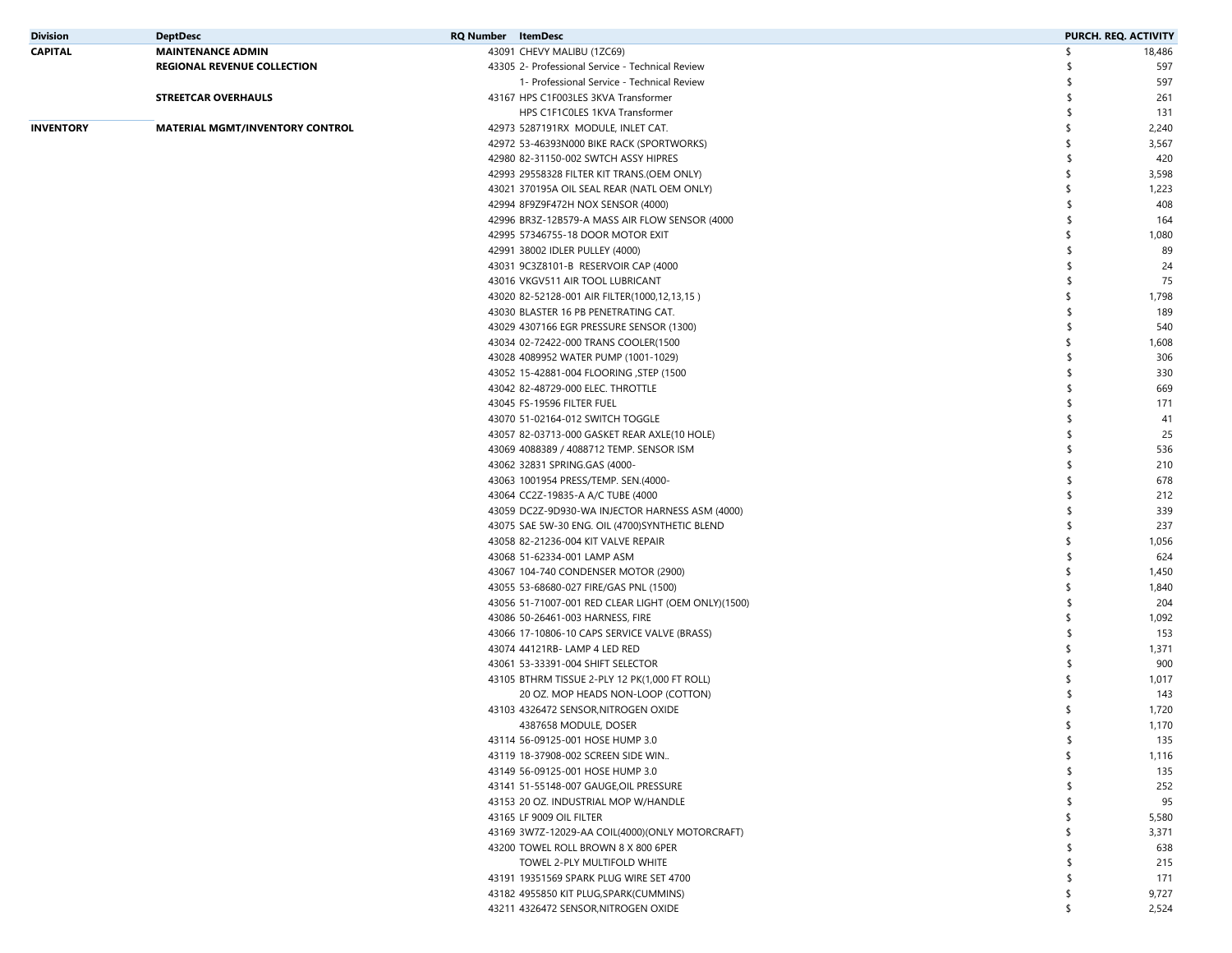| Division | <b>DeptDesc</b> | <b>RQ Number</b> ItemDesc                        | PURCH. REQ. ACTIVITY |       |
|----------|-----------------|--------------------------------------------------|----------------------|-------|
|          |                 | 43272 19297035 SPARK WIRE SET 4700               | -S                   | 368   |
|          |                 | 43320 3200-V-1738 CARRIER ASM R                  | \$                   | 9,300 |
|          |                 | 43322 MBK-3153 COMPLETE BRAKE KIT REAR           | \$                   | 9,181 |
|          |                 | 43323 MBK-3152 COMPLETE BRAKE KIT FRONT          | \$                   | 6,075 |
|          |                 | 43306 10276604 LIGHT, BACKUP CLEAR 7"            | \$                   | 356   |
|          |                 | 43312 10276604 LIGHT, BACKUP CLEAR 7"            | \$                   | 1,001 |
|          |                 | 43308 53-26406-001 DRIVESHAFT (1000)             | \$                   | 1,265 |
|          |                 | 43310 2894940 NOX SENSOR (1200)                  | \$                   | 408   |
|          |                 | 43331 20 OZ. INDUSTRIAL MOP W/HANDLE             | \$                   | 286   |
|          |                 | 20 OZ. MOP HEADS NON-LOOP (COTTON)               | \$                   | 143   |
|          |                 | <b>GLASS CLEANER CONC.</b>                       | \$                   | 64    |
|          |                 | 43254 51-12096-012 WARBLER ALARM(LOW AIR)        | \$                   | 272   |
|          |                 | 43185 23514043 CAP FUEL PROCESSOR                | $\mathsf{\$}$        | 150   |
|          |                 | 43184 PT010919 A/C DISCHARGE LINE (MV-1          | S.                   | 70    |
|          |                 | 43214 NF 2088 N RELEASE FILTER                   | \$                   | 6,066 |
|          |                 | 43222 4326475 SENSOR, NOX                        | \$                   | 2,430 |
|          |                 | 43223 2872127PX INJECTOR (2900)                  | \$                   | 3,600 |
|          |                 | 43224 2894940 NOX SENSOR (1200)                  | \$                   | 2,439 |
|          |                 | 43301 51-10534-002 SWITCH, RHEOSTAT              | \$                   | 112   |
|          |                 | 43302 82-65996-002 GAUGE, PRESS 5000 PSI         | \$                   | 586   |
|          |                 | 43303 DL3Z11002-A STARTER (4000-                 | \$                   | 180   |
|          |                 | 43202 53-22412-001 DIPSTICK OIL P S              | \$                   | 24    |
|          |                 | 43204 53-22412-003 GASKET COVER                  | \$                   | 35    |
|          |                 | 43295 82-51081-001 VALVE ASM, 12VDC              | \$                   | 689   |
|          |                 | 43296 4353303 SI CATALYST (1300                  | -\$                  | 2,418 |
|          |                 | 43297 107-368 CLUTCH ASM(1500                    | \$                   | 7,950 |
|          |                 | 43298 82-37401-002 COIL SOLENOID                 | \$                   | 1,231 |
|          |                 | 43299 2872784 SENSOR (4921325)                   | \$                   | 299   |
|          |                 |                                                  | \$                   | 1,610 |
|          |                 | 43300 82-70854-000 REAR AIR SPRING(16-17 & 1900) | \$                   |       |
|          |                 | 43289 18-44841-000 SCREEN ASM. BRT               |                      | 760   |
|          |                 | 43290 4955708NX WATER PUMP                       | \$<br>\$             | 1,366 |
|          |                 | 43291 04-56340-000 R-14 VALVE 2600               |                      | 135   |
|          |                 | 43292 50-26461-000 HARNESS ASM FIRE              | \$                   | 601   |
|          |                 | 43293 53-28158-032 THERMOSTAT 280*               | \$                   | 1,779 |
|          |                 | 43294 82-22914-000 SENSOR AMERIX                 | \$                   | 402   |
|          |                 | 43283 51-55148-005 GUAGEýSPEEDOMETER             | \$                   | 228   |
|          |                 | 43284 4088832 TURBO SENSER 2400                  | \$                   | 42    |
|          |                 | 43285 51-55148-006 GAUGEýWATER TEMP.             | \$                   | 270   |
|          |                 | 43286 51-55148-009 GAUGE, TRANS TEMP.            | \$                   | 351   |
|          |                 | 43287 610-4645 KIT REFLECTIV TRIANGL             | S.                   | 125   |
|          |                 | 43288 08-70630-000 ABSORBER, FRT (1500           | \$                   | 477   |
|          |                 | 43277 82-19649-000 HUB CAP ASM LOW               | \$                   | 325   |
|          |                 | 43278 05-59008-006 PUMP, HYD (1300 UNIT)         |                      | 2,029 |
|          |                 | 43279 4930889 ELBOW HOSE                         | -\$                  | 155   |
|          |                 | 43280 25793550 RH UPPER CONTRL ARM (4700         | \$                   | 241   |
|          |                 | 43281 25793553 LH UPPER CONTRL ARM(4700          | \$                   | 158   |
|          |                 | 43282 8C2Z2V200A REAR PADS (4000) OEM ONLY       | \$                   | 308   |
|          |                 | 43335 12621258 SPARK PLUG(4700                   | \$                   | 244   |
|          |                 | 43336 SP001396 CAM-FENCE FRT.(MV-1               |                      | 32    |
|          |                 | 43337 54-60417-000 LATCH, ADJUSTABLE             |                      | 82    |
|          |                 | 43338 82-19512-001 TIE ROD L.H.                  | S                    | 142   |
|          |                 | 43345 3933846 AIR CONTRL VAL.(1500-              | \$                   | 840   |
|          |                 | 43346 4387658 MODULE, DOSER                      | \$                   | 1,498 |
|          |                 | 43328 15-58605V008 SCHEDULE INFO.                |                      | 2,450 |
|          |                 | 43333 2897508 SENSOR, HUMIDITY (1600             | \$                   | 898   |
|          |                 | 43334 04-43073-000 VALVE LEVELING                | \$                   | 316   |
|          |                 | 43246 05-53970-000 VALVE FAN CONTRL              | \$                   | 1,050 |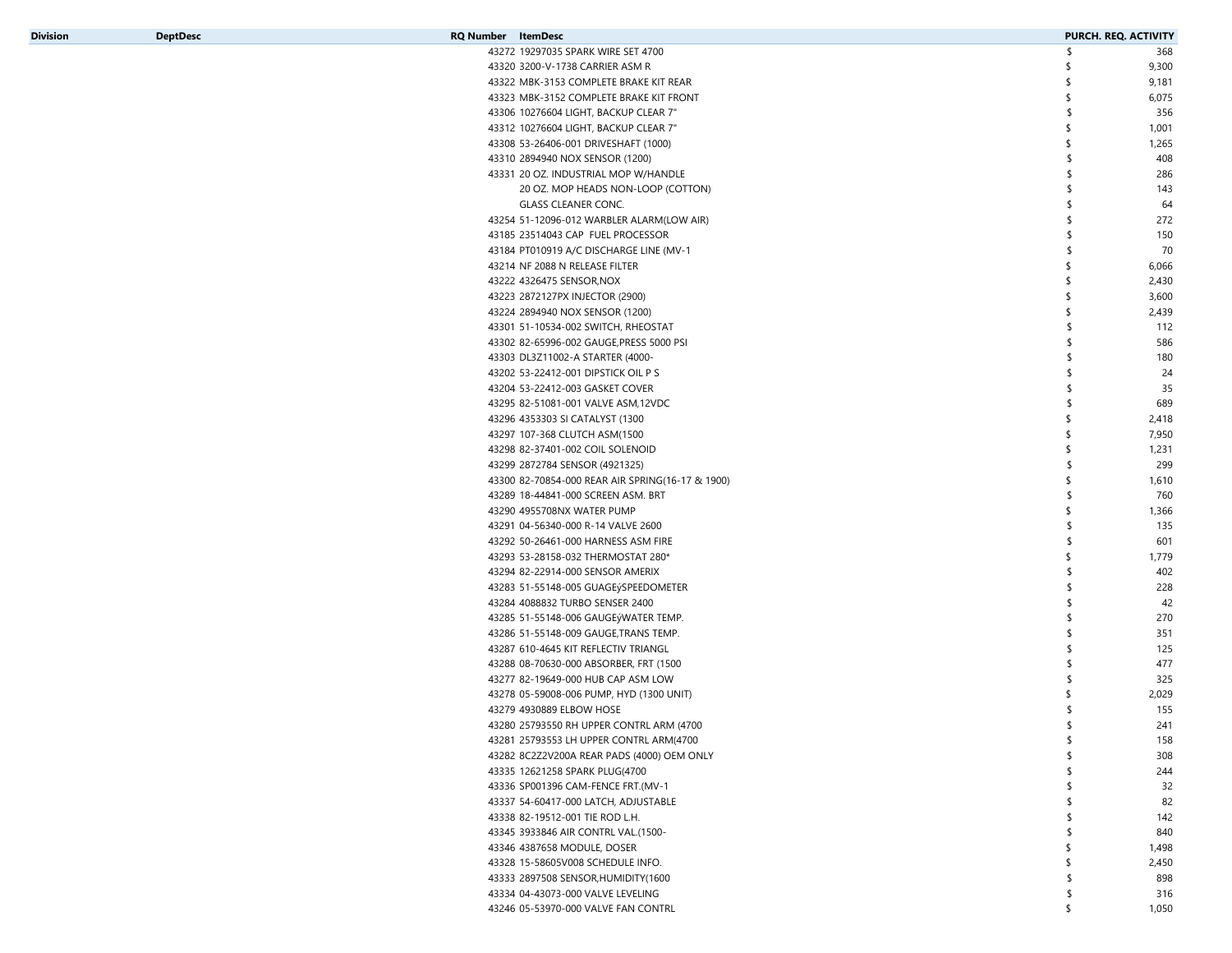| <b>Division</b>    | <b>DeptDesc</b>             | <b>RQ Number</b> ItemDesc                                                                              | PURCH. REQ. ACTIVITY |                |
|--------------------|-----------------------------|--------------------------------------------------------------------------------------------------------|----------------------|----------------|
|                    |                             | 43247 ES800401 LH TIE ROD END(4000-                                                                    | -S                   | 20             |
|                    |                             | 43248 3935015 PULLY IDLER                                                                              | S                    | 308            |
|                    |                             | 43249 18-37908-000 SCREEN ASM SHADE                                                                    |                      | 478            |
|                    |                             | 43251 13-46071-000 LAMP ASM.                                                                           |                      | 370            |
|                    |                             | 43252 82-44419-000 BASE ASM RELEASE                                                                    |                      | 57             |
|                    |                             | 43235 10479228 42MT ELEC. STARTER 2900,1000                                                            |                      | 990            |
|                    |                             | 43236 82-21278-000 MOTOR EVAPORATOR (HYBRID)                                                           |                      | 1,190          |
|                    |                             | 43242 BC2Z3A360-A LT.RADIUS ARM(4000)                                                                  |                      | 132            |
|                    |                             | 43243 BC2Z3A360-B RT RADIUS ARM (4000)                                                                 |                      | 155            |
|                    |                             | 43244 82-31150-000 SWITCH ASSY LOW                                                                     |                      | 2,241          |
|                    |                             | 43245 82-19159-000 SPRING AIR REAR                                                                     |                      | 1,201          |
|                    |                             | 43239 1U2Z14S411NA RESISTOR HARNESS(4000                                                               |                      | 108            |
|                    |                             | 43220 211910K INDUCTION SRV KIT NATURAL GAS                                                            |                      | 645            |
|                    |                             | 43231 434-2007 COTTER PIN                                                                              |                      | $\overline{7}$ |
|                    |                             | 43232 750-0644 RETAINING PIN                                                                           |                      | 350            |
|                    |                             | 43233 50-56460-000 HARNESS W SWITCH                                                                    |                      | 142            |
|                    |                             | 43234 53-35393-000N BOTTON, HORN                                                                       |                      | 149            |
|                    |                             | 43225 2872765PX INJECTOR (1200)                                                                        |                      | 4,609          |
|                    |                             | 43226 2872288 TUBE INJECTOR(2900)                                                                      |                      | 726            |
|                    |                             | 43227 3943396 BACKUP ALARM (4000                                                                       |                      | 82             |
|                    |                             | 43228 51-12096-002 HORN WARNING                                                                        |                      | 139            |
|                    |                             | 43229 70-883-6 SWITCH START                                                                            |                      | 29             |
|                    |                             | 43238 08-37209-000N SPRING AIR FRON                                                                    |                      | 1,000          |
|                    |                             | 43210 13-41361-052 MODULE (G3-D0888-X6 GL)                                                             |                      | 1,200          |
|                    |                             | 43237 25-061360 SERP. BELT (4000 CNG VANS)                                                             |                      | 241            |
| <b>MAINTENANCE</b> | <b>FACILITY MAINTENANCE</b> | 43007 REPLACE RESERVOIR IN ROLLING JACK FOR PM BUILDING                                                |                      | 295            |
|                    |                             | 43051 UNIVERSAL DRUM GRABBER MODEL# H-7170                                                             |                      | 632            |
|                    |                             | 43110 MONTHLY MONITORING AND MAINTENANCE PROCUREMENT ANNEX, 4401 E 21ST AVE, TAMPA, FL 33605           |                      | 18             |
|                    |                             | 43125 AMATEK 120 VOLT 3 STAGE TANGENTIAL VACUUM                                                        |                      | 169            |
|                    |                             | <b>SHOP LABOR</b>                                                                                      |                      | 80             |
|                    |                             | 43140 VARIOUS SUPPLIES FOR REFRIGERATION                                                               |                      | 314            |
|                    |                             | 43152 54YF89 XTEN LADDER                                                                               |                      | 455            |
|                    |                             | 43160 freight charges                                                                                  |                      | 91             |
|                    |                             | 43258 ITEM 69500104 BATTERY CHARGER MEANWELL FOR 1082 BATTERY LIFT                                     |                      | 917            |
|                    |                             | <b>FREIGHT CHARGE</b>                                                                                  |                      | 30             |
|                    |                             | 43343 PROTEAM INTERCEPT MICRO FILTER BAGS 10/PK                                                        |                      | 80             |
|                    |                             | PROTEAM HEPA REPLACEMENT CARTRIDGE                                                                     |                      | 29             |
|                    |                             | 43348 REPLACE SCHLAGE MORTISE LOCK COMPLETE STORE ROOM FUNCTION                                        |                      | 925            |
|                    |                             | LABOR TO INSTALL LOCK SET                                                                              |                      | 75             |
|                    |                             | <b>TRIP CHARGE</b>                                                                                     |                      | 55             |
|                    |                             | 43342 REMOVE AND REPLACE EXISTING MINI SPLIT SYSTEM USING TRANE 19 SEER MULTI ZONE MINI SPLIT AT YUKON |                      | 8,970          |
|                    |                             | 43350 REMOVE AND REPLACE INSULATION FOR AIR HANDLER ROOM AT ADMINISTRATION                             |                      | 6,507          |
|                    |                             | REMOVE AND REPLACE INSULATION FOR AIR HANDLER ROOM AT HM BUILDING                                      |                      | 1,975          |
|                    |                             | 43327 SEMI ANNUAL FIRE SUPPRESSION INSPECTION FOR THE YBOR SERVER ROOM TO INCLUDE PRE-ACTION           |                      | 450            |
|                    |                             | 43349 REMOVE AND REPLACE EXISTING MINI SPLIT SYSTEM USING GREE 18 SEER MULTI ZONE MINI SPLIT AT YUKON  | \$                   | 3,570          |
|                    | <b>FLEET MAINTENANCE</b>    | 42974 LATEX GLOVES LARGE                                                                               | \$                   | 2,250          |
|                    |                             | LATEX GLOVES X-LARGE                                                                                   | \$                   | 2,250          |
|                    |                             | 3PLY SURGICAL STYLE MASK                                                                               |                      | 1,500          |
|                    |                             | 42976 GRACO 203876 PUMP                                                                                |                      | 1,744          |
|                    |                             | 42975 JX55 Data logger at 250kbps                                                                      |                      | 2,815          |
|                    |                             | 42992 4326475 SENSOR, NOX                                                                              |                      | 5,647          |
|                    |                             | 42989 2872331NX INJECTOR (1300)                                                                        |                      | 9,447          |
|                    |                             | 42990 5310990 IGNIION, COIL (1500)                                                                     |                      | 3,562          |
|                    |                             | 43002 370195A OIL SEAL REAR (NATL OEM ONLY)                                                            |                      | 3,650          |
|                    |                             | 43003 On-site Training. Bus HVAC                                                                       |                      | 6,000          |
|                    |                             | 43008 COMBO PACK                                                                                       |                      | 1,800          |
|                    |                             | 43010 CUMMINS 1401 Repair- Invoice A7-181075                                                           | \$                   | 3,663          |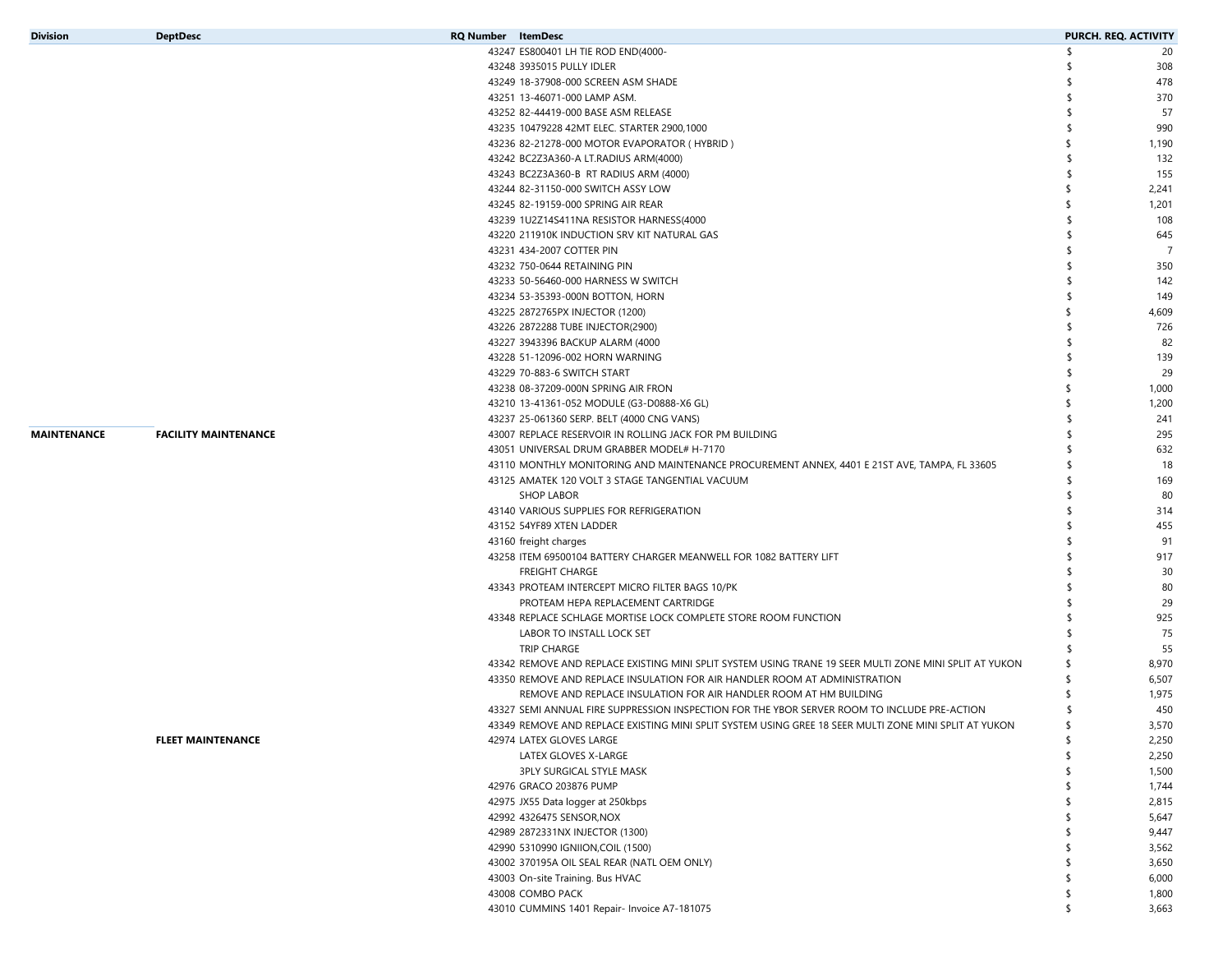| Division | <b>DeptDesc</b>       | <b>RQ Number</b> ItemDesc |                                                               | PURCH. REQ. ACTIVITY |                |
|----------|-----------------------|---------------------------|---------------------------------------------------------------|----------------------|----------------|
|          |                       |                           | 43014 COMBO PACK                                              | \$                   | 1,800          |
|          |                       |                           | 43023 RAG10-1W WHITE RAGS 10 LB. BOX                          |                      | 998            |
|          |                       |                           | 43022 203-515 OIL                                             |                      | 1,777          |
|          |                       |                           | 43019 5160 AVERY EASY PEEL 1"X2 5/8                           |                      | 50             |
|          |                       |                           |                                                               |                      |                |
|          |                       |                           | 43047 3PLY SURGICAL STYLE MASK                                |                      | 3,000          |
|          |                       |                           | 43038 60gal flammable cabinet model #896020                   |                      | 2,705          |
|          |                       |                           | 43050 MSC01590959 GRAPE 5GL POWDER PAC                        |                      | 66             |
|          |                       |                           | MSC01590967 LEMON 5GL POWDER PACK                             |                      | 66             |
|          |                       |                           | MSC01591007 TROPICAL 5GL POWDER PAC                           |                      | 66             |
|          |                       |                           | MSC01479450 8X3/4X.050 10/14 5PK                              |                      | 57             |
|          |                       |                           | 43039 belt sander for body shop                               |                      | 493            |
|          |                       |                           | 43041 OIL SAMPLE KITS                                         | S                    | 3,000          |
|          |                       |                           | 43044 10,000 lumens led tripod light                          |                      | 554            |
|          |                       |                           |                                                               |                      |                |
|          |                       |                           | 43036 AO1221 ZEP FRESHEN DISI.                                |                      | 591            |
|          |                       |                           | 43076 77-3221 BEARING                                         |                      | 1,842          |
|          |                       |                           | 61-1977 VALVE                                                 |                      | 1,350          |
|          |                       |                           | 41-5213 COIL                                                  |                      | 1,768          |
|          |                       |                           | 43101 52409554 RAIN PONCHOS                                   |                      | 288            |
|          |                       |                           | 43099 SMART SMOKE EVAP ELITE                                  |                      | 2,975          |
|          |                       |                           | PRO-LINK EDGE STARTER KIT                                     |                      | 3,895          |
|          |                       |                           | 43106 A00487-0001 LAMP SOCKET                                 |                      | 43             |
|          |                       |                           | B00010-0314 ROLL PIN                                          |                      | $\overline{4}$ |
|          |                       |                           | A18633-0002 ROLLER ASSY                                       |                      | 734            |
|          |                       |                           |                                                               |                      |                |
|          |                       |                           | A16591-0001 PAD, SPRING                                       |                      | 9              |
|          |                       |                           | A14238-0001 FLANGED                                           |                      | 79             |
|          |                       |                           | 43130 5579409PX KIT, INJECTOR                                 |                      | 7,377          |
|          |                       |                           | 5579409PX-CORE                                                |                      | 2,070          |
|          |                       |                           | 4326864RX SENSOR, NITROGEN OXIDE                              |                      | 4,842          |
|          |                       |                           | 4326864RX-CORE                                                |                      | 805            |
|          |                       |                           | 5310990 COIL, IGNITION                                        |                      | 3,562          |
|          |                       |                           | 43131 29537867 GASKET                                         | -S                   | 29             |
|          |                       |                           | 29536742 GASKET                                               |                      | 19             |
|          |                       |                           | 29536728 GASKET                                               |                      | 168            |
|          |                       |                           | 29536766 GASKET                                               |                      | $\overline{1}$ |
|          |                       |                           | 5546-10 HELI 10X 1.                                           |                      | 33             |
|          |                       |                           | 5546-12 HELI 12 X 1                                           |                      | 48             |
|          |                       |                           |                                                               |                      |                |
|          |                       |                           | 43137 LOCK OUT PADLOCK                                        | S                    | 29             |
|          |                       |                           | 43144 C00133-0008. S/A DATA PROBE-HIGH SPD. MIXED FLT         |                      | 3,960          |
|          |                       |                           | 43161 SUPPLIER MANAGED HARDWARE MAINTENANCE                   | S                    | 1,000          |
|          |                       |                           | 43199 BPO FOR CYLINDER RENTAL                                 |                      | 351            |
|          |                       |                           | 43203 13-41361-052 G3-D0888-X6 MODULE                         | \$                   | 1,161          |
|          |                       |                           | 05-65907-000 HYDRAULIC FAN DRIVE                              |                      | 561            |
|          |                       |                           | 43205 A441152 - N. Cowood                                     |                      | 1,000          |
|          |                       |                           | 1143352 - R. Morgan                                           |                      | 1,000          |
|          |                       |                           | 1143383 - J. Tirrell                                          | \$                   | 1,000          |
|          |                       |                           | A441157 - S. Chen                                             | \$                   | 1,000          |
|          |                       |                           | A441148 - A. Montijo                                          | S                    | 1,000          |
|          |                       |                           | 43195 On-site Training for 10 Employees                       |                      | 6,000          |
|          |                       |                           |                                                               |                      |                |
|          |                       |                           | 43314 69101 REPLACEMENT SENSOR & CORD                         |                      | 125            |
|          |                       |                           | 20W307 1/4" ACCESS VALVE UNION                                |                      | 24             |
|          |                       |                           | 3DXC9 1/4" ACCESS VALVE TEE                                   |                      | 62             |
|          |                       |                           | MECHANICAL MANIFOLD GAUGE                                     |                      | 259            |
|          |                       |                           | 43330 SUPPLIER MANAGED HARDWARE MAINTENANCE                   |                      | 1,000          |
|          |                       |                           | 43341 WHITE DIAMOND TIRE DRESSING                             |                      | 36             |
|          | <b>MULTIPLE DEPTS</b> |                           | 42967 GRAINGER ITEM 7E668 1/2 HP 1PH 1625 RPM FR48Y FAN MOTOR |                      | 296            |
|          |                       |                           | GRAINGER ITEM 1AGF8 1/20 HP, 1550/1300/1050 RPM, FAN MOTOR    | S                    | 241            |
|          |                       |                           | GRAINGER ITEM 4YY54 1/4 HP, 1PH, 1140RPM FAN MOTOR            | \$                   | 314            |
|          |                       |                           |                                                               |                      |                |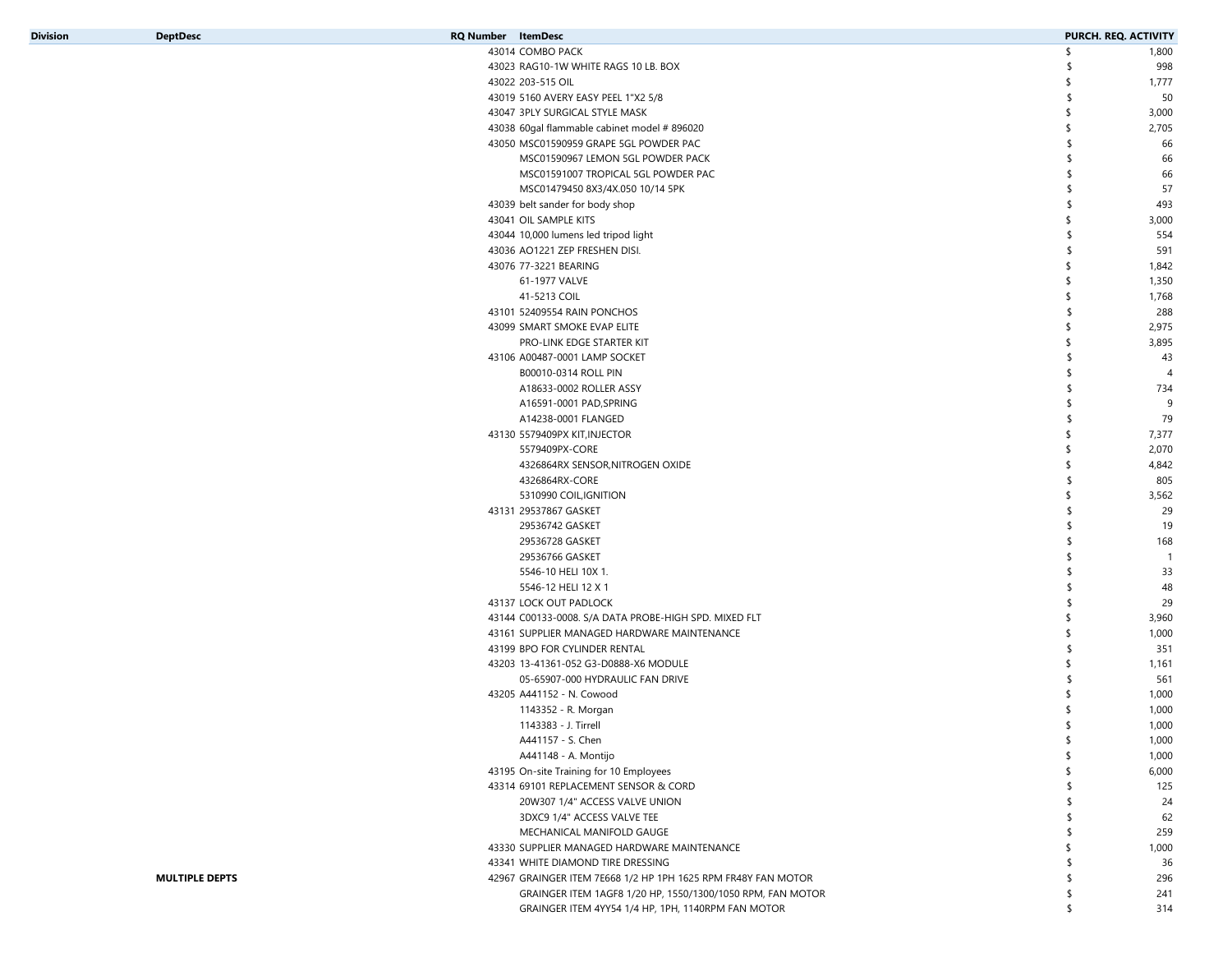| <b>Division</b> | <b>DeptDesc</b>       | <b>RQ Number</b> ItemDesc |                                                                      |     | PURCH. REQ. ACTIVITY |
|-----------------|-----------------------|---------------------------|----------------------------------------------------------------------|-----|----------------------|
|                 | <b>MULTIPLE DEPTS</b> |                           | 42967 GRAINGER ITEM 4YU33 1/25HP, 1PH, 1050 RPM FAN MOTOR            | \$. | 183                  |
|                 |                       |                           | GRAINGER ITEM 6DLL0 1/4HP, 208/230V, 1PH, 100RPM CONDENSER FAN MOTOR |     | 365                  |
|                 |                       |                           | 42964 222751 PLUG ASSY, DRIVE, BRUSH, 48 TOOTH                       |     | 541                  |
|                 |                       |                           | 222820 SEAL RING                                                     |     | 147                  |
|                 |                       |                           | 375195 SPROKET TIMING 22 TOOTH 0.50B                                 |     | 177                  |
|                 |                       |                           | 1037821 FILTER PANEL DUST 2.3 X 4.6 X 6.4                            |     | 139                  |
|                 |                       |                           | 1038426 MOTOR ELE. 36VDC 1700 RPM 0.75HP                             |     | 1,808                |
|                 |                       |                           | 377505 BELT KIT DRIVE BRUSH F/222201 REPLACEMENT                     |     | 255                  |
|                 |                       |                           | 222241 BLADE SQGE FRONT, 43.66L LINARD 800MM                         |     | 159                  |
|                 |                       |                           | 222242 BLADE SOGE REAR 45.65L LINATEX 32                             |     | 233                  |
|                 |                       |                           | 222309 BRUSH, SCB 32L, 18SR, ABR, SPL                                | \$  | 2,889                |
|                 |                       |                           | 43024 PARTS AND LABOR TO REPAIR ON PM AIR COMPRESSOR                 | \$  | 1,000                |
|                 |                       |                           | 43026 REPLACEMENT OF ELEVATOR PHONE                                  | \$. | 985                  |
|                 |                       |                           | 43054 15Y503 GRACO REEL LATCH KIT                                    |     | 346                  |
|                 |                       |                           | 24V034 GRACO OIL CONTROL HANDLES                                     | \$  | 3,740                |
|                 |                       |                           | SAMPSON COLLANT METERED NOZZLES MODEL 365534                         | \$  | 1,560                |
|                 |                       |                           | 43053 AIR FILTER, PLEATED ECH A226000032                             | \$  | 9                    |
|                 |                       |                           | SPARKPLUG2218 NGK BPMR8Y                                             |     |                      |
|                 |                       |                           | HARNESS PB-500 ECH C061000111                                        |     | 25                   |
|                 |                       |                           | STOPPER RM 506745801                                                 |     | 11                   |
|                 |                       |                           | SPARKPLUG 3066 NGK CMR7H                                             |     |                      |
|                 |                       |                           | FUEL LINE OREGON 3/3 0.16 SS 07-261                                  |     |                      |
|                 |                       |                           | 43079 ITEM 181415 VKG-G5NX SWING ACT ARM 2000LB CAP 24 VOLT DC MOTOR |     | 6,137                |
|                 |                       |                           | ITEM 194602 VKG DUMSCB10 MASTER SLAVE CONTROL BOARD                  |     | 3,185                |
|                 |                       |                           | KPW5 LIFT MASTER GATE OPERATOR WIRELESS                              |     | 199                  |
|                 |                       |                           | 43087 12X20X2 PLEATED FILTERS PART # 10419WA                         |     | 131                  |
|                 |                       |                           | 20X25X2 PLEATED FILTERS PART # 10390WA                               |     | 121                  |
|                 |                       |                           | 16X25X2 PLEATED FILTERS PART # 10386WA                               |     | 109                  |
|                 |                       |                           | 16X20X2 PLEATED FILTERS PART # 10384WA                               |     | 100                  |
|                 |                       |                           | 20X20X2 PLEATED FILTERS PART # 10388WA                               |     | 55                   |
|                 |                       |                           | 20X24X2 PLEATED FILTERS PART # 10389WA                               |     | 242                  |
|                 |                       |                           | 24X24X2 PLEATED FILTERS PART # 10391WA                               |     | 335                  |
|                 |                       |                           | 12X24X2 PLEATED FILTERS PART # 10380WA                               |     | 100                  |
|                 |                       |                           | 43073 SEMI ANNUAL SERVICE FOR YBOR GENERATOR                         |     | 280                  |
|                 |                       |                           | SEMI ANNUAL SERVICE FOR MTC GENERATOR                                |     | 280                  |
|                 |                       |                           | 43093 MELTB 5001 YE D POLY SPILL PALLET 6000 4 DRUM                  |     | 1,717                |
|                 |                       |                           | MELTB 5253 YE D 2 DRUM POLY SPILL PALLET 2000 W DRAIN                | \$  | 2,389                |
|                 |                       |                           | MELTB 5039 BK POLY RAMP AND EXTENDER                                 | \$  | 1,195                |
|                 |                       |                           | MELTB SPL008 SORBENT HUSKY STRIP 8IN X 64IN OIL ONLY                 |     | 153                  |
|                 |                       |                           | MELTB SPL 002 HUSKY PADS/5 PACK 16IN X 16IN HUSKY PADS               |     | 985                  |
|                 |                       |                           | MELTB GPSK-55 KIT UNIVERSAL SPILL 55 GALLON                          |     | 1,560                |
|                 |                       |                           | MELTB GPSK-55-R REFILL 55 GAL UNIVERSAL SPILL KIT                    |     | 720                  |
|                 |                       |                           | 43102 35PG55 FIFTY FIVE GALLON DRUM                                  |     | 674                  |
|                 |                       |                           | 48GP72 SLURRY VACUUM 55 GALLON 115CFM 1 1/2 IN HOSE                  |     | 1,297                |
|                 |                       |                           | 1XUZ9 CROSS BRACE DRUM DOLLY 1,000LB CAPACITY                        |     | 587                  |
|                 |                       |                           | 32EY93 PNEUMATIC DRUM TOP VACUUM HEAD, 55 GAL, 238CFM 2IN HOSE       | \$  | 4,452                |
|                 |                       |                           | 43104 36TY78 OPS VANDAL PROOF ANTIBACTERIAL HAND SOAP                | \$  | 2,792                |
|                 |                       |                           | TR00215 INNO CHEM TRANSF BLK GUN 16FT HOSE                           | \$  | 1,034                |
|                 |                       |                           | T54601 FLOOR STAND W DRIP TRAY                                       | \$  | 885                  |
|                 |                       |                           | 667301 MODEL D 1000 DISPENSER                                        | \$  | 689                  |
|                 |                       |                           | 87832 ZEP HAND SANITIZER GEL 1 CS 12 QT D-1000                       | \$  | 1,248                |
|                 |                       |                           | 41035 ZEPRIDE E 5 GL                                                 | \$  | 677                  |
|                 |                       |                           | J32835 SELIG ZONE DEFENSE BULK 5 GAL                                 | \$  | 370                  |
|                 |                       |                           | M82735 ZEP BULLDOG 5 GL                                              | \$  | 505                  |

B90091120 GREEN SEAL CERTIFIED HAND SOAP 1250 ML

 $\frac{1}{3}$  1,032

43097 GRAINGER - VARIOUS PARTS AND SUPPLIES FOR HART FACILITIES \$ 1,000 43088 ADDITIONAL CHILLER REPAIR INCLUDING WIRING CHANGE FOR CONDENSER MOTOR \$ \$ 636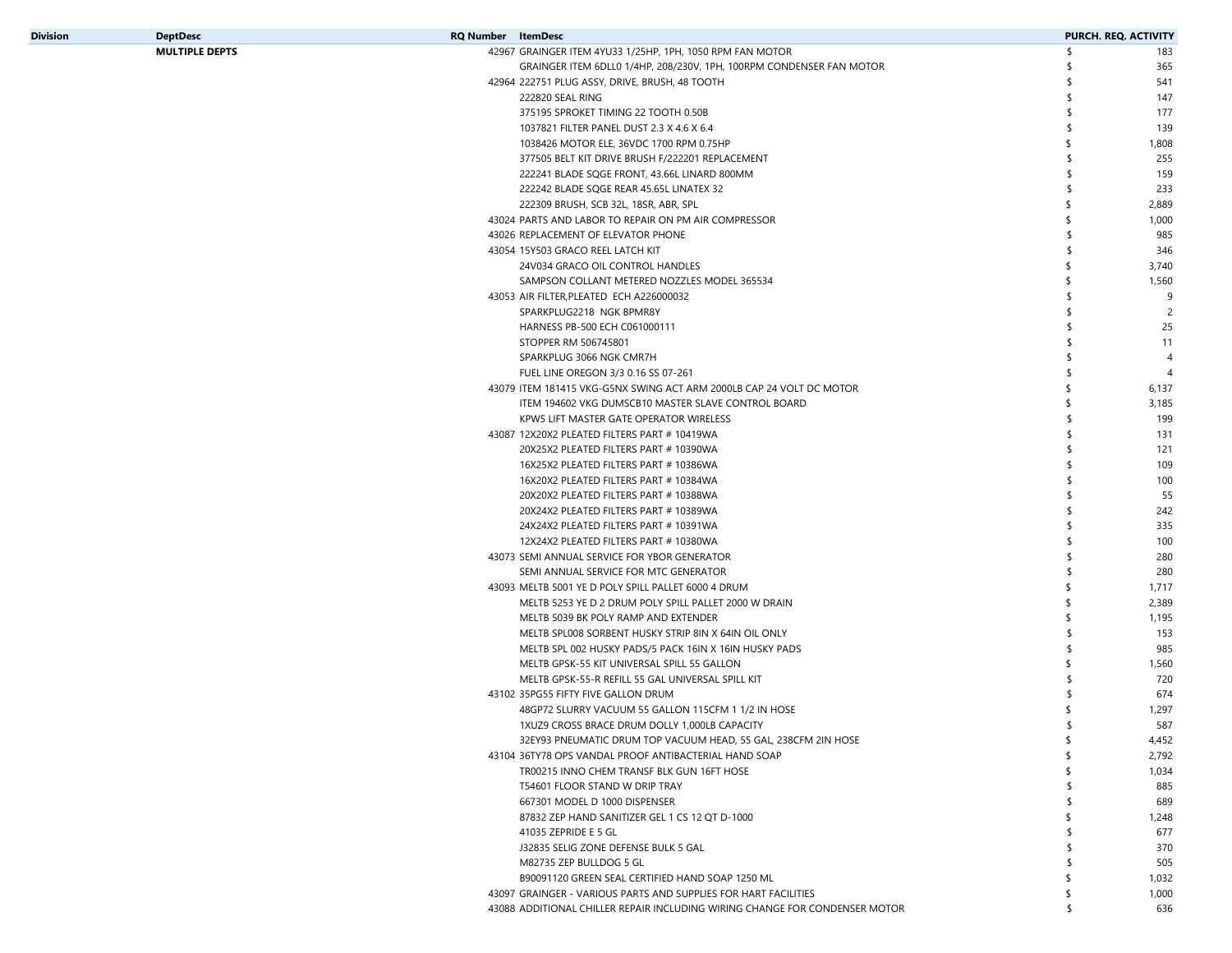| <b>Division</b> | <b>DeptDesc</b>               | <b>RQ Number</b> ItemDesc                                                                  |          | PURCH. REQ. ACTIVITY |
|-----------------|-------------------------------|--------------------------------------------------------------------------------------------|----------|----------------------|
|                 |                               | 43109 641M MASTERCRAFT SOOTMASTER FURNACE VACUUM, USES 3 1/2 GALLON BAGS                   | s.       | 1,960                |
|                 |                               | EnviroCare 10 Style A Master Craft 4464 356212 6 Gallon Vacuum Bags Sootmaster 605 612 641 | -\$      | 123                  |
|                 |                               | 43121 30 LB CONTAINER OF R-22 FREON                                                        |          | 3,100                |
|                 |                               | 43115 REPLACE COPELAND SCROLL COMPRESSOR FOR MTC ROOF TOP UNIT                             | \$       | 2,970                |
|                 |                               | 43151 GRAINGER ITEM 31NG77 SIMPLEX LEFT HAND                                               | \$       | 2,820                |
|                 |                               | GRAINGER ITEM 31NG73 SIMPLEX RIGHT HAND COMBO LOCK                                         |          | 2,760                |
|                 |                               | GRAINGER ITEM 31NG64 SIMPLEX MORTISE RIGHT HAND                                            |          | 1,944                |
|                 |                               | GRAINGER ITEM 31NG62 SIMPLEX MORTISE LEFT HAND                                             | \$       | 1,902                |
|                 |                               | 43150 CONDENSATE PUMP PART 300050796                                                       | \$       | 415                  |
|                 |                               | 43155 FP54/841/HO/ECO T5 MINITURE BIPIN 4100K 54W                                          | \$       | 920                  |
|                 |                               | 43168 Handheld Model VP200ESK                                                              | \$       | 2,800                |
|                 |                               | 43166 666100-3C9-C ARO/INGERSOL RAND 1" DIAPHRAM PUMP                                      | \$       | 1,380                |
|                 |                               | 43230 Core - Cummins ISL9 CM2250, 2012                                                     |          | 4,500                |
|                 |                               | Core - Cummins ISL9 CM2350 L101, 2013                                                      |          | 4,500                |
|                 |                               | Core - Cummins ISL9 CM2350 L101, 2014                                                      | \$       | 4,500                |
|                 |                               | Core - Cummins ISL G CM2180, 2014 - 2015                                                   |          | 4,500                |
|                 |                               | Core - ISL G CM2180, 2016                                                                  | \$.      | 4,500                |
|                 |                               | Core - ISL G CM2180, 2017                                                                  |          | 4,500                |
|                 |                               | Core - L9N CM2380 L124B, 2019                                                              | \$.      | 4,500                |
|                 |                               | Core - Cummins ISL CM2150, 2009 - 2010                                                     |          | 4,500                |
|                 |                               | Core - Cummins ISL9 CM2250, 2010 - 2011                                                    |          | 4,500                |
|                 |                               | 43311 MELTB SPL008 SORBENT HUSKY STRIP 8IN X 64IN OIL ONLY                                 | \$       | 92                   |
|                 | STREETCAR VEHICLE MAINTENANCE | 43017 HYBRID DMM CAT 1000V METER REPAIR                                                    | \$       | 279                  |
|                 |                               | 43100 SUPPLIER MANAGED HARDWARE Streetcar                                                  |          | 1,500                |
|                 |                               | 43138 C1014H-CY1W2 NORGREN VALVE                                                           | \$.      | 463                  |
|                 |                               | REBUILD KIT FOR C1014H-CY1W2 NORGREN VALVE                                                 | \$       | 40                   |
|                 |                               | 43186 SUPPLIER MANAGED HARDWARE Streetcar                                                  |          | 1,500                |
|                 |                               | 43207 GPS Antenna for a 2100 unit                                                          | -S       | 410                  |
|                 |                               | 43219 FAB 3/4 PIN / FAB DOUBLE THREADED EYEBOLTS FOR TROLLEY PER SAMPLES                   |          | 1,025                |
|                 |                               | 43255 trolley base upgrade                                                                 |          | 1,475                |
|                 |                               | 43256 FREIGHT                                                                              | \$.      | 113                  |
|                 | <b>UNIT DOWN</b>              | 43000 82-68843-000 RADIATOR                                                                |          | 1,725                |
|                 |                               | 42997 WB-0000940 BUMPER                                                                    | \$       | 336                  |
|                 |                               | <b>CRATING FEE</b>                                                                         |          | 192                  |
|                 |                               | 42998 8L8Z-3F791-A IGNTION HOUSING                                                         |          | 22                   |
|                 |                               | 42999 4352566RX TURBO                                                                      | \$       | 3,997                |
|                 |                               | 43025 CJ5Z-17K835-AB COVER                                                                 | \$.      | 200                  |
|                 |                               | CJ5Z-7822621-AA DRIVER DOOR COVER                                                          |          | 26                   |
|                 |                               | 43046 82-51167-006 CLIP COVER                                                              | \$.      | 636                  |
|                 |                               | 43040 BV6Z-3078-G CONTROL ARM                                                              |          | 152                  |
|                 |                               | BV6Z-3079-G CONTROL ARM                                                                    |          | 152                  |
|                 |                               | 989-019 IGNITION HOUSING                                                                   |          | 126                  |
|                 |                               | 43048 5491911 ECM                                                                          |          | 5,732                |
|                 |                               | 3921440 FUEL CONTROL MODULE GASKET                                                         |          | 34                   |
|                 |                               | 43136 5491911 ECM                                                                          | \$       | 5,732                |
|                 |                               | 3921440 FUEL CONTROL MODULE GASKET                                                         | \$       | 34                   |
|                 |                               | 43197 20-45483M013 PNL, SKIRT                                                              | s.       | 1,591                |
|                 |                               | 43193 4970728 ROD, EXHAUST HANGER 3/8" X 15                                                |          | 118                  |
|                 |                               | 4970727 EXHAUST STRAP                                                                      |          | 198                  |
|                 |                               | 36273 EXHAUST HANGER                                                                       |          | 172                  |
|                 |                               | 43190 FJ5Z-7862901-AB DRIVER BOTTOM COVER                                                  |          | 361                  |
|                 |                               | FJ5Z-7864417-AB DRIVER BACK COVER                                                          |          | 469                  |
|                 |                               | FJ5Z-78632A23-B DRIVER BOTTOM CUSHION                                                      |          | 257                  |
|                 |                               | CJ5Z-7864811-A DRIVER BACK CUSHION                                                         |          | 322                  |
|                 |                               | 43183 SS-8538-X FRONT BRAKE PADS                                                           |          | 34                   |
|                 |                               | SS-8463A-X REAR BRAKE PADS                                                                 | \$<br>\$ | 34                   |
|                 |                               | 43268 BLANKET P.O. WEEKEND/AFTER HOURS ONLY                                                |          | 2,500                |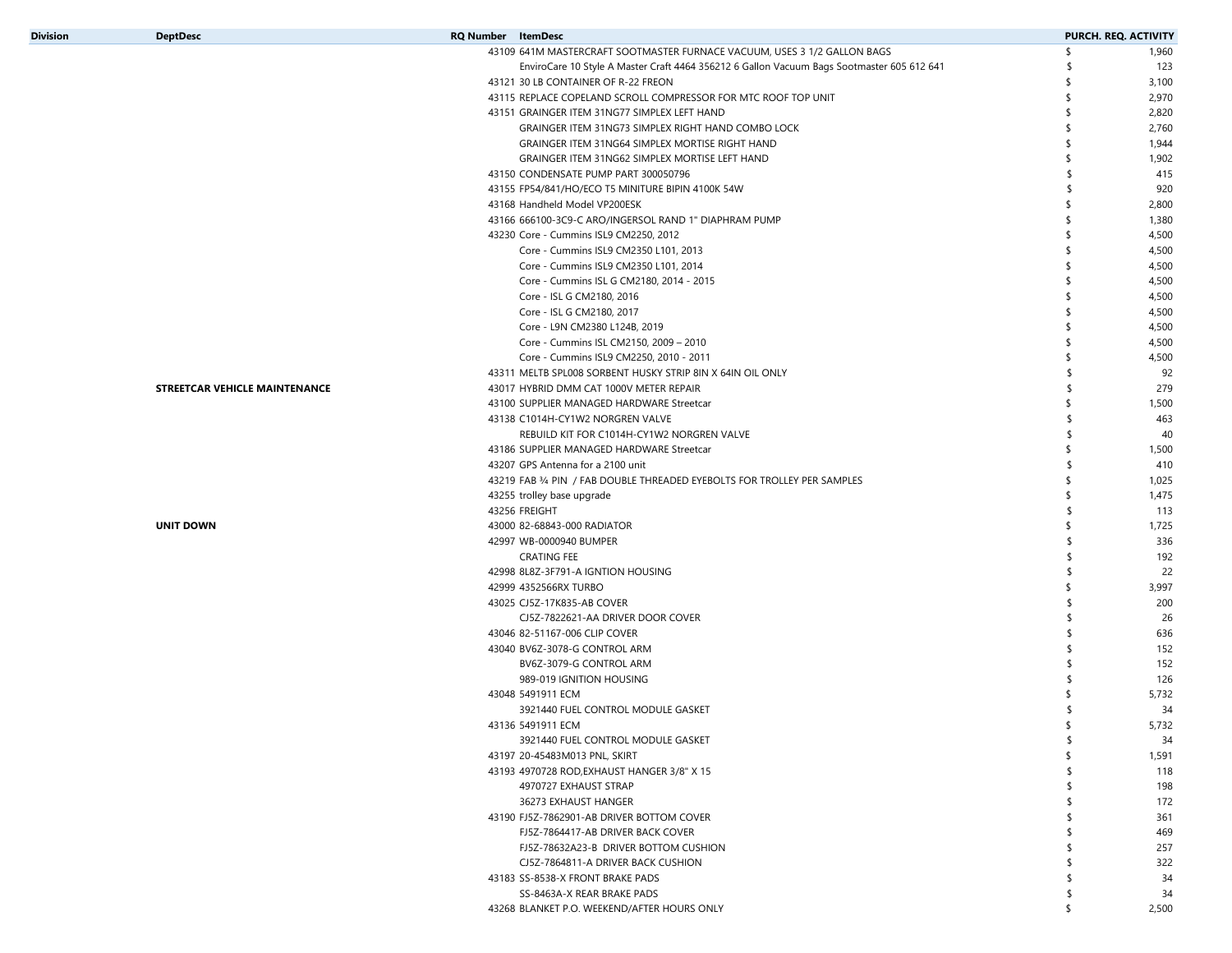| <b>Division</b>   | <b>DeptDesc</b>                 | <b>RQ Number</b> ItemDesc                                                                                   | PURCH. REQ. ACTIVITY |
|-------------------|---------------------------------|-------------------------------------------------------------------------------------------------------------|----------------------|
|                   |                                 | 43267 GAL CR734 CROSSFIRE WARM REDUCER                                                                      | 82<br>S              |
|                   |                                 | PT CH254 HARDENER                                                                                           | \$<br>86             |
|                   |                                 | GAL53D ACRYLIC ENAM INTERMIX                                                                                | 520<br>\$            |
|                   |                                 | MIXFEE                                                                                                      | 3<br>-S              |
|                   |                                 | 43265 4326472 SENSOR, NITROGEN OXIDE                                                                        | 1,720<br>\$          |
|                   |                                 | 4387658 MODULE, DOSER                                                                                       | 1,170<br>\$          |
|                   |                                 | 43263 647228 ZEBRA LABELS 4000T 4"X1.5" (CS)                                                                | 220                  |
|                   |                                 | 43260 13-41361-046 MODULE, DIO 4 OUTPUT                                                                     | 602<br>\$.           |
|                   |                                 | 43274 107794X CORE - AD9 CART                                                                               | 1,850<br>\$          |
|                   |                                 | 43273 MSC09320599 GREY PLASTIC BRUSH                                                                        | 103                  |
|                   |                                 | MSC61616579 60" WOOD BROOM HANDLE                                                                           | 51                   |
|                   |                                 | 43304 MASKING PAPER ROLLS 59 X 984FT                                                                        | 245                  |
|                   |                                 | NS40642 PERSONAL PROTECT KIT                                                                                | 245                  |
|                   |                                 | 43319 82-16567 Knob, Rake Adjustment                                                                        | 276                  |
|                   |                                 | 43313 BE569CTNGG13NRA FREIGHT                                                                               | 735                  |
|                   |                                 | 43318 BC2Z3A696A CORE - POWER STEERING PUMP                                                                 | 120                  |
|                   |                                 | 43317 29558328 KIT - FILTER, 2" SUMP                                                                        | 57                   |
|                   |                                 | 29503283 GASKET                                                                                             | 19                   |
|                   |                                 | 29546538 GSKT, CHANNEL PLATE                                                                                | 11                   |
|                   |                                 | 29549577 HARNESS, INTERNAL                                                                                  | 169<br>\$            |
|                   |                                 | 43307 5491911 ECM                                                                                           | 5,732                |
|                   |                                 | 3921440 FUEL CONTROL MODULE GASKET                                                                          | 34                   |
|                   |                                 | 43315 3075658 SEAL, ORING                                                                                   | 16<br>S              |
|                   |                                 | 5290457 HOSE                                                                                                | 122                  |
|                   |                                 | 43309 53-28246-043 ABS, ECU                                                                                 | 1,379<br>\$          |
|                   |                                 | 82-49199-000 CYLINDER ASSY, AIR DOOR OPERATOR                                                               | 270<br>S             |
|                   |                                 | 43344 4412-321 TIME SERT CHEVY GM                                                                           | 290<br>\$            |
|                   |                                 | 43347 75540 SYN0W20                                                                                         | 107                  |
|                   |                                 | 9314 AIR FILTER                                                                                             | 110<br>-S            |
|                   | STREETCAR FACILITY MAINTENANCE  | 42595 FREIGHT                                                                                               | 450                  |
|                   |                                 | NORDLOCK WASHER M24 C-87128                                                                                 | 132                  |
|                   |                                 | 43135 FREIGHT                                                                                               | 114                  |
|                   |                                 | EASTWOOD B-60 SABD BLASTER 20557A                                                                           | 125                  |
|                   |                                 | EASTWOOD B-60 SABD BLASTER 20557B                                                                           | 343<br>\$.           |
|                   |                                 | GLASS BEAD 50LBS. 22023                                                                                     | 44<br>\$             |
|                   |                                 | EASTWOOD BLAST CABINET FOOT PEDAL AND GUN 21133<br>EASTWOOD DUST COLLECTION SYSTEM FOR BLAST CABINETS 30998 | 70<br>200<br>\$      |
|                   |                                 | 43134 HYDRAULIC PRESS 30 TON ITEM#31XV12                                                                    | 1,450<br>\$          |
|                   |                                 | MILLER ELECTRIC WELDING HELMET 40CM99                                                                       | 154                  |
|                   |                                 | CONDOR LEATHER WELDING APRON 5T179                                                                          | 40                   |
|                   |                                 | WELDING GLOVES 23J996                                                                                       | 29                   |
|                   | PASSENGER AMENITIES MAINTENANCE | 43011 FREIGHT CHARGES FOR PERFORATED PANELS                                                                 | 250                  |
|                   |                                 | 43159 freight charges                                                                                       | 639                  |
|                   | <b>NONREV VEHICLE MAINT</b>     | 43077 FRONT END ALIGNMENT UNIT# 5012                                                                        | \$<br>109            |
|                   |                                 | 43326 REPLACE VAPOR MGT VALVE UNIT 5015                                                                     | \$<br>215            |
|                   |                                 | 43218 Non-Revenue Tire Service                                                                              | 1,500<br>\$          |
|                   | <b>UNIFORMS</b>                 | 43013 Inventory Supervisor Uniforms                                                                         | 383                  |
|                   |                                 | 43329 SERVICE & CLEANING                                                                                    | 250<br>\$            |
|                   |                                 | DAMAGES/LOSS UNIFORM                                                                                        | 312<br>\$            |
|                   |                                 | STREETCAR MECHANIC                                                                                          | 250<br>\$            |
|                   | <b>BODY MAINTENANCE</b>         | 43005 Sheet metal shear                                                                                     | 8,999<br>\$          |
|                   |                                 | frieght                                                                                                     | 259<br>\$            |
| <b>OPERATIONS</b> | DIESEL FUEL/BULK FLUIDS         | 43164 DIESEL - NYMEX OCTOBER                                                                                | 107,478<br>\$        |
|                   |                                 | DIESEL TAX - NYMEX OCTOBER                                                                                  | 30,094<br>\$         |
|                   |                                 | 43015 SEPTEMBER UNLEADED FUEL                                                                               | \$<br>5,200          |
|                   |                                 | 43162 OCTOBER UNLEADED FUEL                                                                                 | \$<br>43,200         |
|                   |                                 | OCTOBER UNLEADED FUEL TAX                                                                                   | \$<br>8,300          |